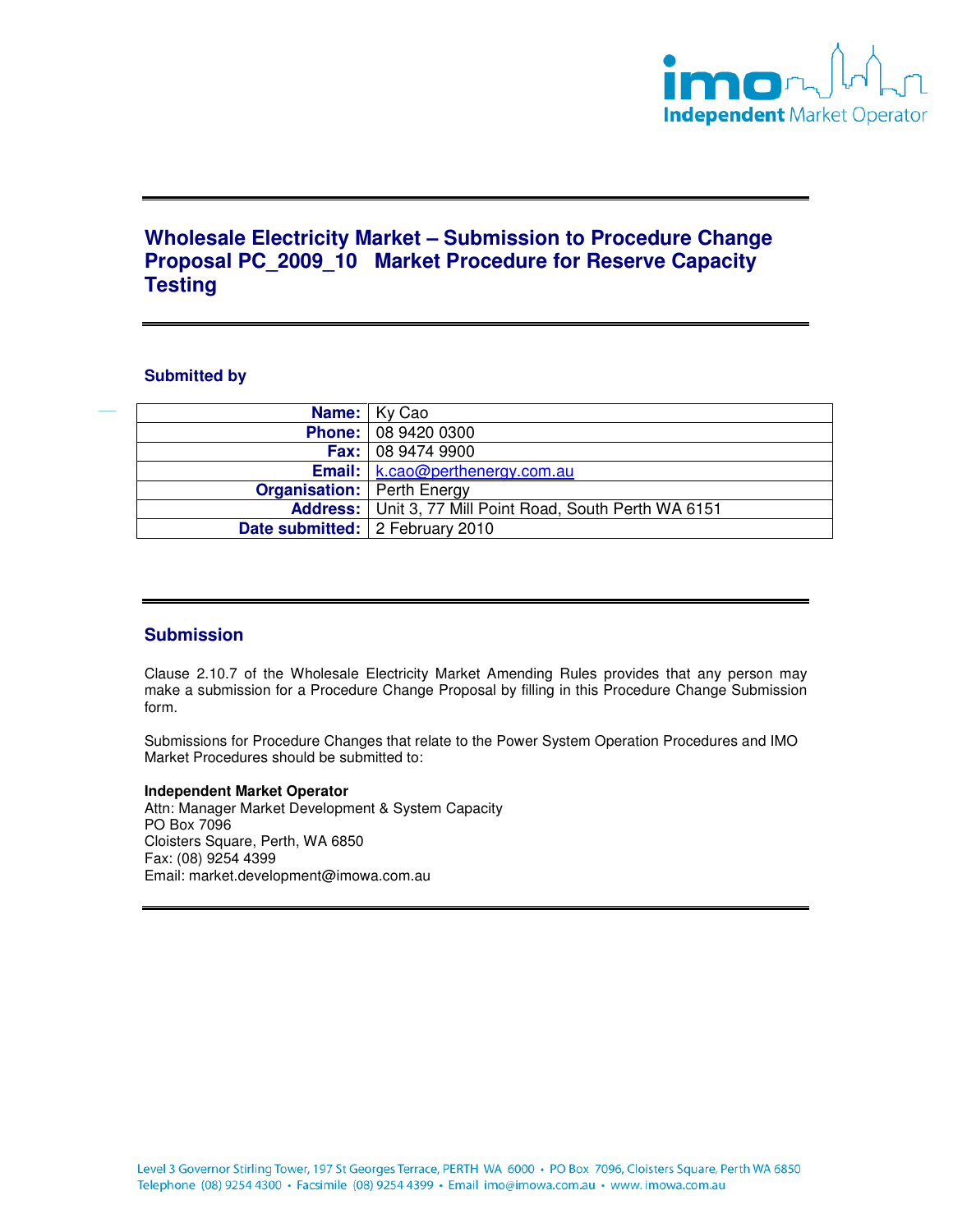

# **1. Please provide your views on the Procedure Change Proposal, including any objections or suggested revisions:**

# **Background**

The Independent Market Operator (IMO) has reviewed the current Market Procedure for Reserve Capacity Testing and identified a number of proposed changes to improve the procedures.

# **Change Proposal**

The IMO summarises the proposed changes as:

- dealing with changes required due to implementation of RC 2008 20 "Demand Side Management – Operational Issues";
- rectifying minor typographical changes;
- defining testing cycles and temperature dependence curves;
- defining how to determine a pass or fail result using the temperature dependence curves; and
- detailing how the IMO measures temperature.

#### **Perth Energy's Views**

Perth Energy agrees there is a need to update the Market Procedure for Reserve Capacity Testing to reflect amendments to the Market Rules made as a consequence of the commencement of RC\_2008\_20. Perth Energy also agrees with the intent of clarifying how to determine a pass or failure result with reference to the temperature dependence curves.

Perth Energy believes there may be potential to further clarify some aspects of this particular Market Procedure.

In relation to 1.7.5(b), Perth Energy suggests the wording should be amended to read "The Facility will be deemed to have passed a Reserve Capacity Test if the output of the Facility is at or above the output required...."

Clause 1.7.5(c) of the proposed Market Procedure stipulates that the Facility would be deemed to have failed the test if the temperature at the time of testing is below the lowest temperature of the temperature dependence curve submitted by the Market Participant. Perth Energy recognises that it is the responsibility of Market Participants to submit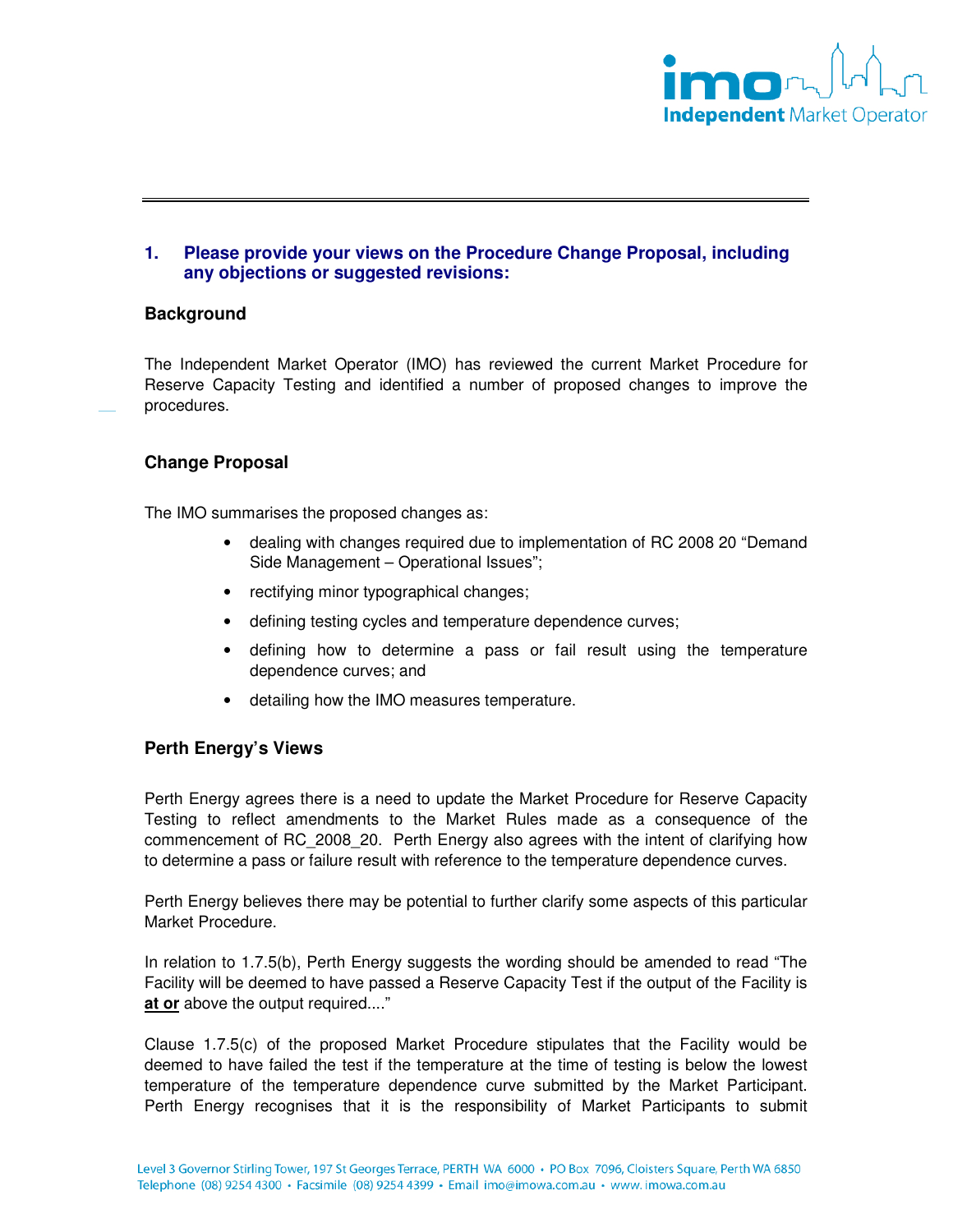

temperature dependence curves and that they therefore have the ability to decide at which lower temperature level to start the curve. However, it seems anomalous that a Facility may automatically fail a Reserve Capacity Test if called to perform a test on a cold winter night, despite having an output exceeding those stipulated by the lowest temperature point of the temperature dependence curve. Perth Energy believes it would be preferable to avoid such a scenario by, for example, stipulating in the procedure the required temperature range of the temperature dependence curves to be submitted by Market Participants and clarifying that tests should not be performed if the ambient temperature is outside of the standardised temperature range of these curves.

Perth Energy also notes that the IMO has amended the drafting of the Market Procedure to allow for 10 Business Days rather than the current 5 Business Days for the IMO to determine the results of the test and communicate the results to the Market Participant (clauses 1.9.6 and 1.9.8). Perth Energy appreciates that the current 5 Business Day timeframe may be unachievable for the IMO, particularly in situations of resource constraints and/or when multiple tests are being conducted concurrently. However, we note that such a change may lead to unforeseen consequences. In particular, we are concerned that clause 1.9.10 of the Market Procedure and the related clause 4.25.4 of the Market Rules require that System Management conduct a re-test of a Facility that failed the initial test, and that such re-test must be performed no earlier than 14 days and no later than 28 days after the first test. With the proposed change in the Market Procedure, Market Participants with a Facility that fails the first test will (in the worst case scenario) have 5 Business Days less to identify and rectify any problem that might have caused the failure in the first test, ahead of being ordered to perform a re-test. In the worst case scenario it is theoretically conceivable that a Market Participant receives the test result 14 days after the first test (being 10 Business Days and reflecting potential public holidays and weekends) and receiving an order for a retest on the same day.

Perth Energy proposes that this issue be addressed either by retaining the original 5 Business Days reference in clause 1.9.6 and 1.9.8 or by changing the reference in 1.9.10 so that it reflects a certain period after the time when the Market Participant is physically informed of the result of the first test, rather than being set to a certain period after that date that the first test was actually conducted, as currently written. We note that the latter solution would also require an amendment to Market Rule 4.25.4.

# **2. Please provide an assessment whether the Procedure Change Proposal is consistent with the Market Objectives and the Wholesale Electricity Market Amending Rules.**

Perth Energy considers the change would better facilitate the achievement of the Market Objectives<sup>1</sup> if the further amendments proposed in the section above are incorporated in the

-

 $<sup>1</sup>$  The objectives of the market are:</sup>